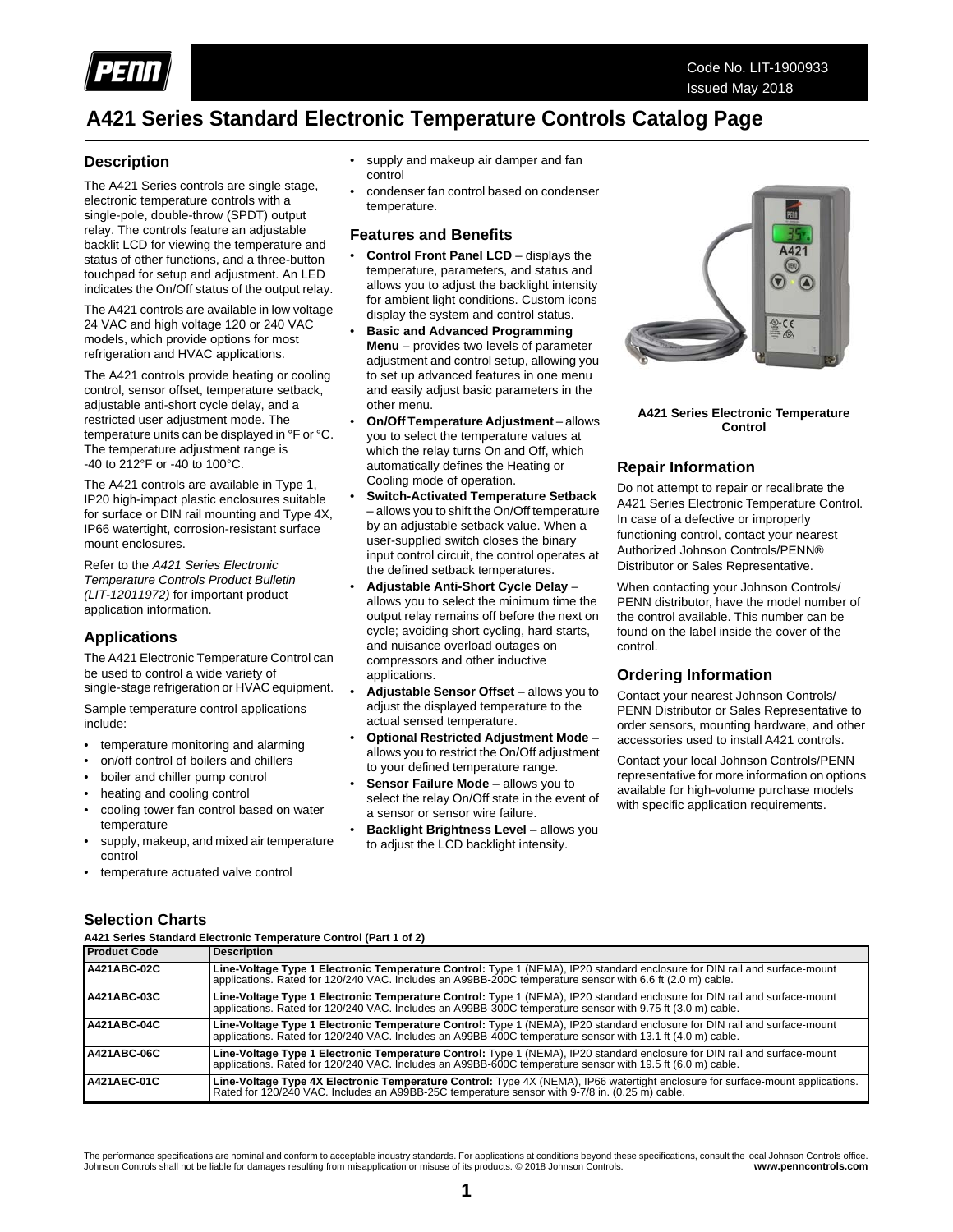

### *A421 Series Electronic Standard Temperature Controls Catalog Page (Continued)*

| <b>Product Code</b> | Description                                                                                                                                                                                                                                                        |
|---------------------|--------------------------------------------------------------------------------------------------------------------------------------------------------------------------------------------------------------------------------------------------------------------|
| <b>A421AEC-02C</b>  | Line-Voltage Type 4X Electronic Temperature Control: Type 4X (NEMA), IP66 watertight enclosure for surface-mount applications.<br>Rated for 120/240 VAC. Includes an A99BB-200C temperature sensor with 6.6 ft (2.0 m) cable.                                      |
| <b>A421GBF-02C</b>  | Low-Voltage Type 1 Electronic Temperature Control: Type 1 (NEMA), IP20 standard enclosure for DIN rail and surface-mount<br>applications. Rated for 24 VAC Class 2, Safety Extra Low Voltage. Includes an A99BB-200C temperature sensor with 6.6 ft (2.0 m) cable. |
| <b>A421GEF-01C</b>  | Low-Voltage Type 4X Electronic Temperature Control: Type 4X (NEMA), IP66 watertight enclosure for surface-mount applications.<br>Rated for 24 VAC Class 2, Safety Extra Low Voltage. Includes an A99BB-25C temperature sensor with 9-7/8 in. (0.25 m) cable.       |
| <b>A421GEF-02C</b>  | Low-Voltage Type 4X Electronic Temperature Control: Type 4X (NEMA), IP66 watertight enclosure for surface-mount applications.<br>Rated for 24 VAC Class 2, Safety Extra Low Voltage. Includes an A99BB-200C temperature sensor with 6.6 ft (2.0 m) cable.          |

# **A421 Series Standard Electronic Temperature Control (Part 2 of 2)**

### **A99 Temperature Sensors<sup>1</sup>**

| <b>Product Code</b>      | <b>Description</b>                                                                                                                                                                                                      |
|--------------------------|-------------------------------------------------------------------------------------------------------------------------------------------------------------------------------------------------------------------------|
| A99BA-200C               | <b>PTC Temperature Sensor:</b> Standard probe 2 in. (5.1 cm) with 6.6 ft (2.0 m) shielded PVC cable;<br>Ambient operating temperature range: -40 to 212°F (-40 to 100°C)                                                |
| A99BB-25C                | PTC Temperature Sensor: Standard probe 2 in. (5.1 cm) with 9-7/8 in. (0.25 m) PVC cable;<br>Ambient operating temperature range: -40 to 212°F (-40 to 100°C)                                                            |
| A99BB-200C               | <b>PTC Temperature Sensor:</b> Standard probe 2 in. (5.1 cm) with 6.6 ft (2.0 m) PVC cable;<br>Ambient operating temperature range: -40 to 212 °F (-40 to 100 °C)                                                       |
| A99BB-300C               | <b>PTC Temperature Sensor:</b> Standard probe 2 in. (5.1 cm) with 9.8 ft (3.0 m) PVC cable;<br>Ambient operating temperature range: -40 to 212 °F (-40 to 100 °C)                                                       |
| A99BB-400C               | <b>PTC Temperature Sensor:</b> Standard probe 2 in. (5.1 cm) with 13.1 ft (4.0 m) PVC cable:<br>Ambient operating temperature range: -40 to 212 °F (-40 to 100 °C)                                                      |
| A99BB-600C               | <b>PTC Temperature Sensor:</b> Standard probe 2 in. (5.1 cm) with 19.7 ft (6.0 m) PVC cable;<br>Ambient operating temperature range: -40 to 212°F (-40 to 100°C)                                                        |
| A99BC-25C <sup>1</sup>   | <b>PTC Temperature Sensor:</b> Standard probe 2 in. (5.1 cm) with 9-7/8 in. (0.25 m) high-temperature silicon cable; Ambient operating<br>temperature range: $-40$ to 248 <sup>o</sup> F $(-40)$ to 100 <sup>o</sup> C) |
| A99BC-100C <sup>1</sup>  | <b>PTC Temperature Sensor:</b> Standard probe 2 in. (5.1 cm) with 3.3 ft (1.0 m) high-temperature silicon cable; Ambient operating<br>temperature range: -40 to $248^{\circ}F$ (-40 to $120^{\circ}C$ )                 |
| A99BC-300C <sup>1</sup>  | PTC Temperature Sensor: Standard probe 2 in. (5.1 cm) with 9.8 ft (3.0 m) high-temperature silicon cable; Ambient operating<br>temperature range: -40 to $248^{\circ}F$ (-40 to $120^{\circ}C$ )                        |
| A99BC-500C <sup>1</sup>  | PTC Temperature Sensor: Standard probe 2 in. (5.1 cm) with 16.4 ft (5.0 m) high-temperature silicon cable; Ambient operating<br>temperature range: $-40$ to 248 <sup>o</sup> F $(-40)$ to 120 <sup>o</sup> C)           |
| A99BC-1500C <sup>1</sup> | PTC Temperature Sensor: Standard probe 2 in. (5.1 cm) with 49.2 ft (15.0 m) high-temperature silicon cable; Ambient operating<br>temperature range: -40 to $248^{\circ}F$ (-40 to $120^{\circ}C$ )                      |
| A99CB-200C               | <b>PTC Temperature Sensor:</b> Extended probe 6 in. (15.2 cm) with 6.6 ft (2.0 m) PVC cable;<br>Ambient operating temperature range: -40 to 212 °F (-40 to 100 °C)                                                      |
| A99CB-600C               | <b>PTC Temperature Sensor:</b> Extended probe 6 in. (15.2 cm) with 19.7 ft (6.0 m) PVC cable;<br>Ambient operating temperature range: -40 to 212°F (-40 to 100°C)                                                       |

1. When any A99 Series Temperature Sensor is connected to a standard A421 control model, the range of displayed temperature values is -40 to 212ºF or -40 to 100ºC.

#### **Accessories for the A421 Controls**

| <b>Product Code</b> | Description                                                        |
|---------------------|--------------------------------------------------------------------|
| <b>BKT287-1R</b>    | 12 in. (305 mm) long DIN rail section                              |
| <b>BKT287-2R</b>    | 36 in. (914 mm) long DIN rail section                              |
| <b>PLT344-1R</b>    | Two End Clamps for DIN rail sections                               |
| <b>A99-CLP-1</b>    | Surface Mounting Clip for A99B and A99C Series Temperature Sensors |
| <b>SHL10-603R</b>   | Sun Shield for A99B and A99C Series Temperature Sensors            |
| <b>BOX10A-603R</b>  | PVC Enclosure for A99B and A99C Series Temperature Sensors         |
| <b>IWEL11A-601R</b> | Immersion well for applying sensor in fluid applications           |